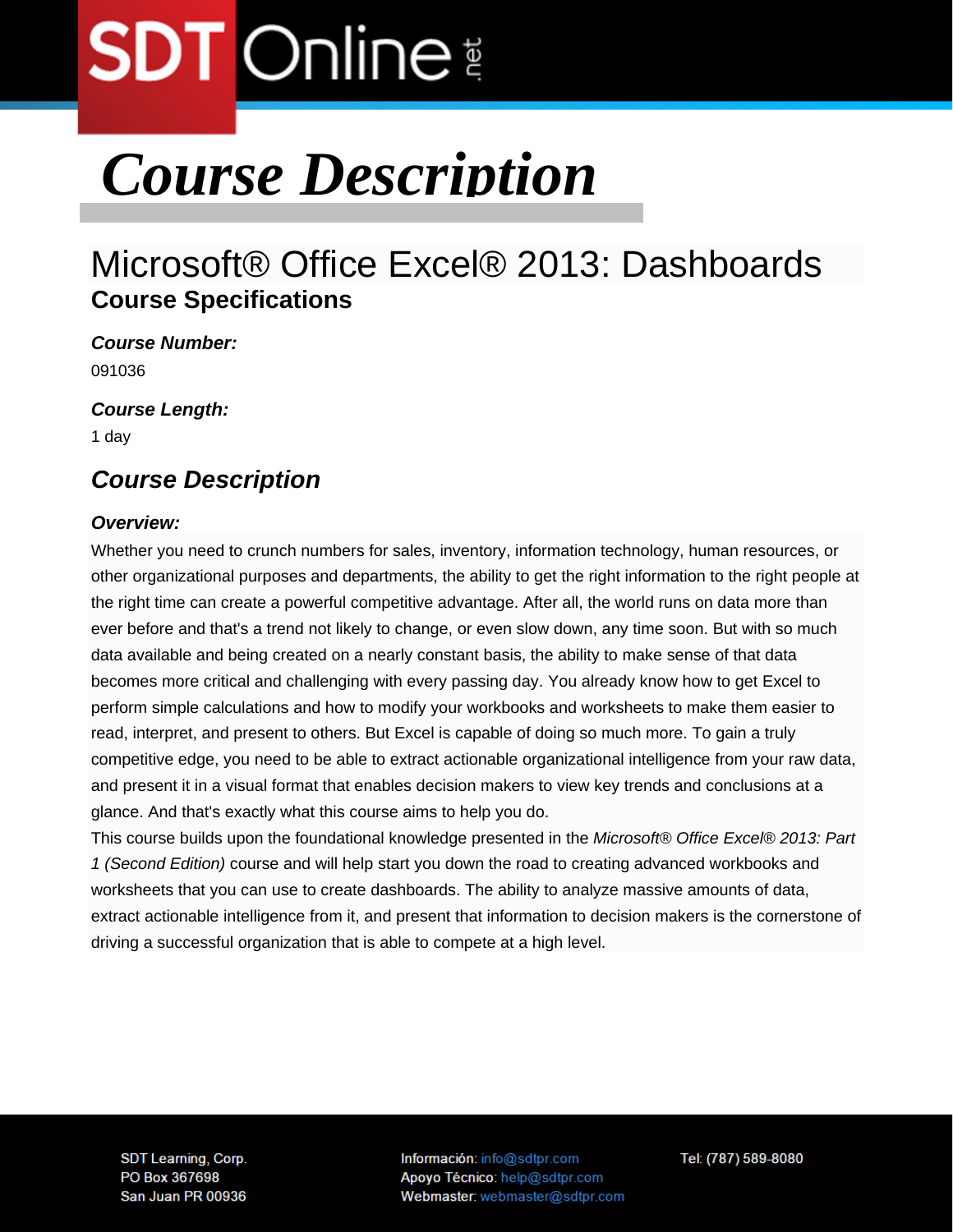#### *Course Objectives:*

Upon successful completion of this course, you will be able to create dashboards in Microsoft Office Excel 2013.

You will:

- Create advanced formulas.
- Automate workbook functionality.
- Apply conditional logic.
- Visualize data by using basic charts.
- Implement advanced charting techniques.
- Analyze data by using PivotTables, slicers, and PivotCharts.

#### *Target Student:*

This course is designed for students who already have foundational knowledge and skills in Excel 2013 and who wish to begin taking advantage of some of the higher-level functionality in Excel to summarize table data in Excel by using functions, charts, and pivot tables and display those elements in a dashboard format.

This course is a combination of selected topics from the Logical Operations courses *Microsoft® Office Excel® 2013: Part 2* and *Microsoft® Office Excel® 2013: Part 3* and is specifically designed to provide students with the skills and knowledge to create effective dashboards. If students have already taken these two courses, they are unlikely to garner much new information from this course.

#### *Prerequisites:*

To ensure success, students should have completed Logical Operations' *Microsoft® Office Excel® 2013: Part 1 (Second Edition)* or have the equivalent knowledge and experience. In particular, students should have some experience in creating workbooks with formulas and functions.

Información: info@sdtpr.com Apoyo Técnico: help@sdtpr.com Webmaster: webmaster@sdtpr.com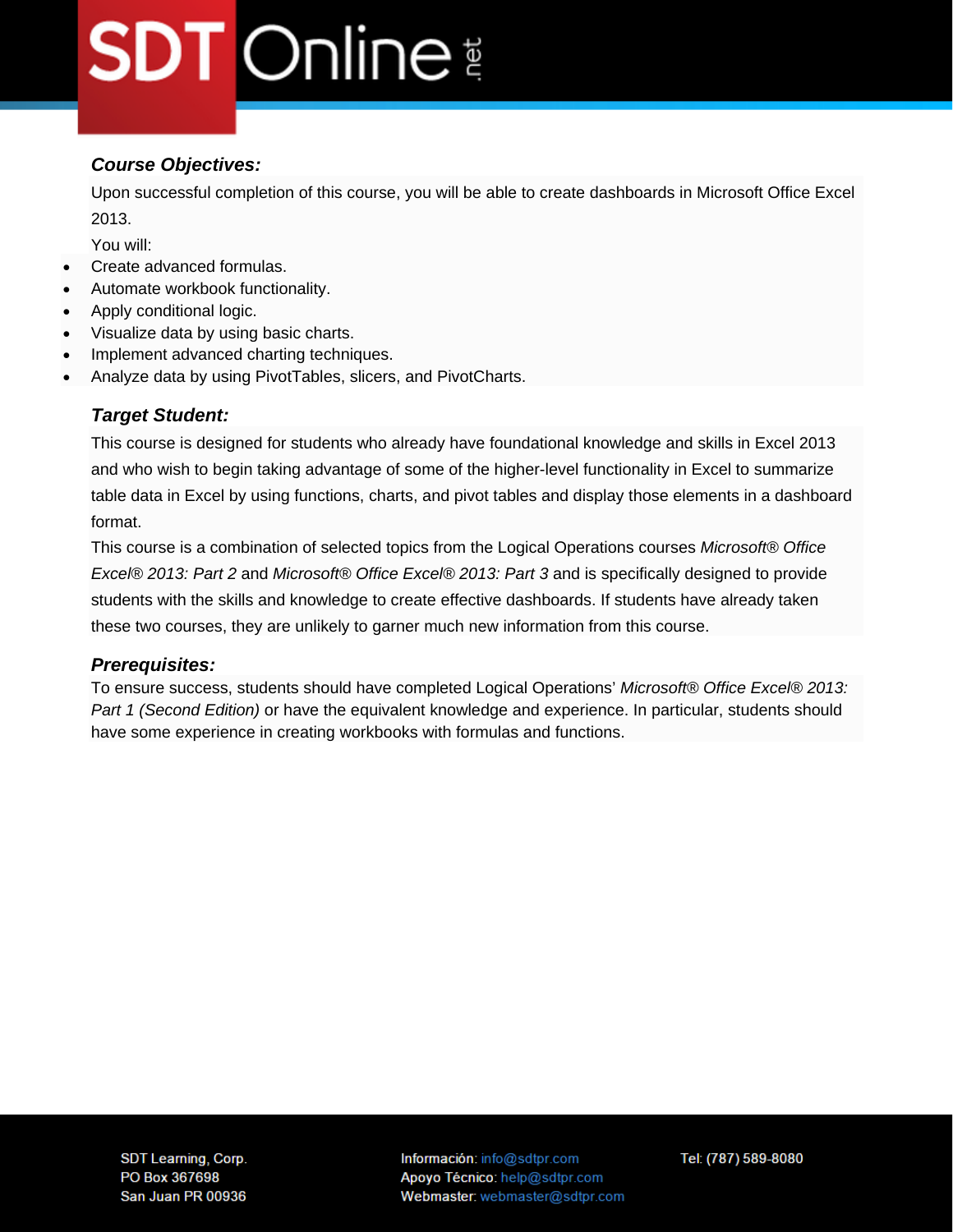### *Course-specific Technical Requirements*

#### *Hardware*

For this course, you will need one workstation for each student and one for the instructor. Each computer will need the following minimum hardware configurations:

- 1 gigahertz (GHz) or faster x86- or x64-bit processor with support for PAE, NX, and SSE2
- 1 gigabyte (GB) of RAM for 32-bit systems and 2 GB of RAM for 64-bit systems
- 20 GB available hard disk space for 32-bit systems and 25 GB available hard disk space for 64-bit systems
- DirectX10 graphics card and a 1,024 x 576 or higher resolution monitor (1,024  $\times$  768 resolution or higher monitor recommended)
- CD-ROM drive (if installing any software from a CD-ROM)
- Keyboard and mouse (or other pointing device)
- Network cards and cabling for local network access
- Internet access (contact your local network administrator)
- Printer (optional) or an installed printer driver
- Projection system to display the instructor's computer screen

#### *Software*

- Microsoft® Windows® 8 or 8.1 Professional
- Latest Microsoft Windows 8 or 8.1 Service Pack (if available)
- Microsoft® Office Professional Plus 2013 (32-bit or 64-bit depending on your system)
- Microsoft Office 2013 Service Pack 1 or latest update (32-bit update or 64-bit update depending on your system)
- Microsoft Internet Explorer 8, 9, 10, or 11; Mozilla Firefox 10.x or later, or Google Chrome 17.x
- Microsoft® Silverlight® 5.0 plug-in
- .NET Framework version 3.5, 4.0, or 4.5
- If necessary, software for viewing the course slides (instructor machine only) Although it may be possible to deliver this course content by using Microsoft Office Excel 2013 on a Windows 7 installation, Logical Operations cannot guarantee that all activities will key as authored in that environment.

Información: info@sdtpr.com Apoyo Técnico: help@sdtpr.com Webmaster: webmaster@sdtpr.com